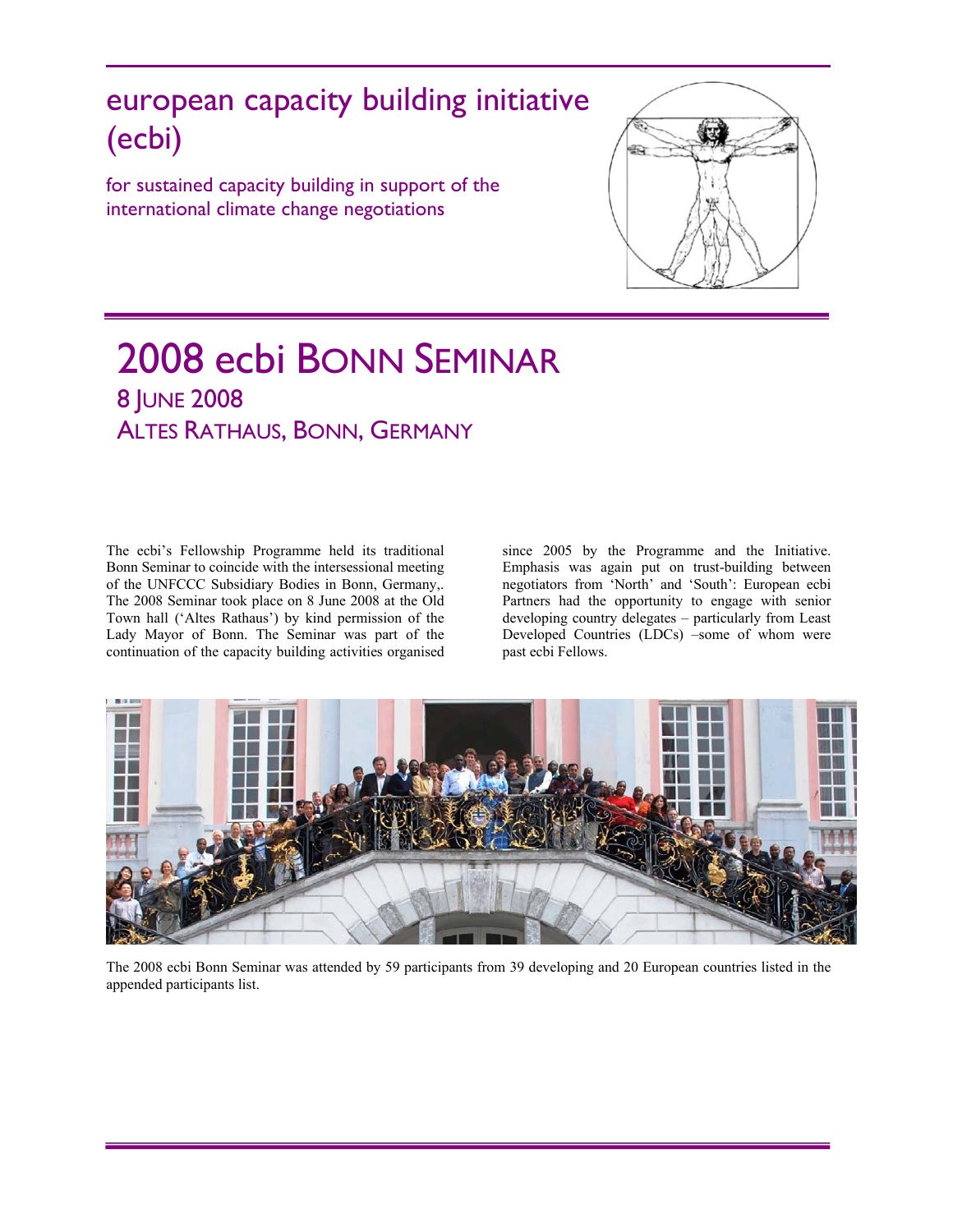During an introductory session, the participants chose a number of topics of interest which they wished to discuss during the Seminar.



High on their list of priorities were the major issues being negotiated at the inter-sessional SB28 meetings, such as adaptation (its financing, its integration in development cooperation); technology transfer and its financing; reducing emissions from deforestation, LDC related issues (NAPAs and their implementation, the LDC Fund, the LDC Expert Group); the future of the CDM and CDM related capacity building; frameworks for finance and the implementation of the 'shared vision' agenda.

After a lunch break, two discussion sessions were held, under which most of the topics identified could be dealt with. The first was on adaptation financing, chaired by Ambassador Enele Sopoaga (Tuvalu); the second on the post-2012 regime and the future of the CDM, chaired by Mr Mama Konate (Mali). Ambassador Bo Kjellen, Dr Benito Müller and Dr Saleemul Huq acted as ecbi resource persons.

#### **Adaptation Financing**

Ambassador Sopoaga reminded participants that although the general consensus was that in-country implementation of adaptation actions were urgent, vulnerable countries were very concerned that not much is being undertaken on the ground to address coastal erosion, water problems and damage to vegetation caused by climate change. He suggested that the debate could usefully cover the adequacy of adaptation responses; the linkages between the existing funds under UNFCCC and the newly implemented adaptation fund; the linkages between these funds and those outside the UNFCCC process.

Saleemul Huq gave an update on NAPA implementation. He recalled that the LDC fund, set up in 2001, was based on voluntary contributions and managed by the GEF. LDCs got \$200.000 to develop their NAPAs with guidance from the LDC expert group. They identified vulnerabilities and possible projects and established a priority list (based on urgency) with the help of other consulted stakeholders. The countries expected the NAPAs to be followed by additional funding for their implementation. So far, only 10-12 projects were being implemented; this low number was resulting in a growing sense of frustration among the LDCs.

The LDC fund stood at \$200 million. The question was now how to get the implementation of the NAPAs to start in earnest. In addition, and although this was not the original intention, there seemed to be a demand that the NAPAs' implementation be mainstreamed into development assistance.

One of the European participants explained that donors regarded the implementation of NAPAs as important; however, they would like countries establish them in a more concerted fashion so that they amounted to more than checklists. European donors are mainstreaming adaptation to climate change into their own portfolios. They also wanted to devise broader adaptation strategies: e.g. examine the relevance of adaptation actions beyond the environment (e.g. by using economic analysis).



This would help convince finance and economics ministries. Finally, they were keen to make progress on ensuring viable solutions in adaptation practice (e.g. via work done on 1/CP.10). In discussion, it was pointed out that donors' mainstreaming of adaptation in their development aid portfolio raised the question of ownership of the projects.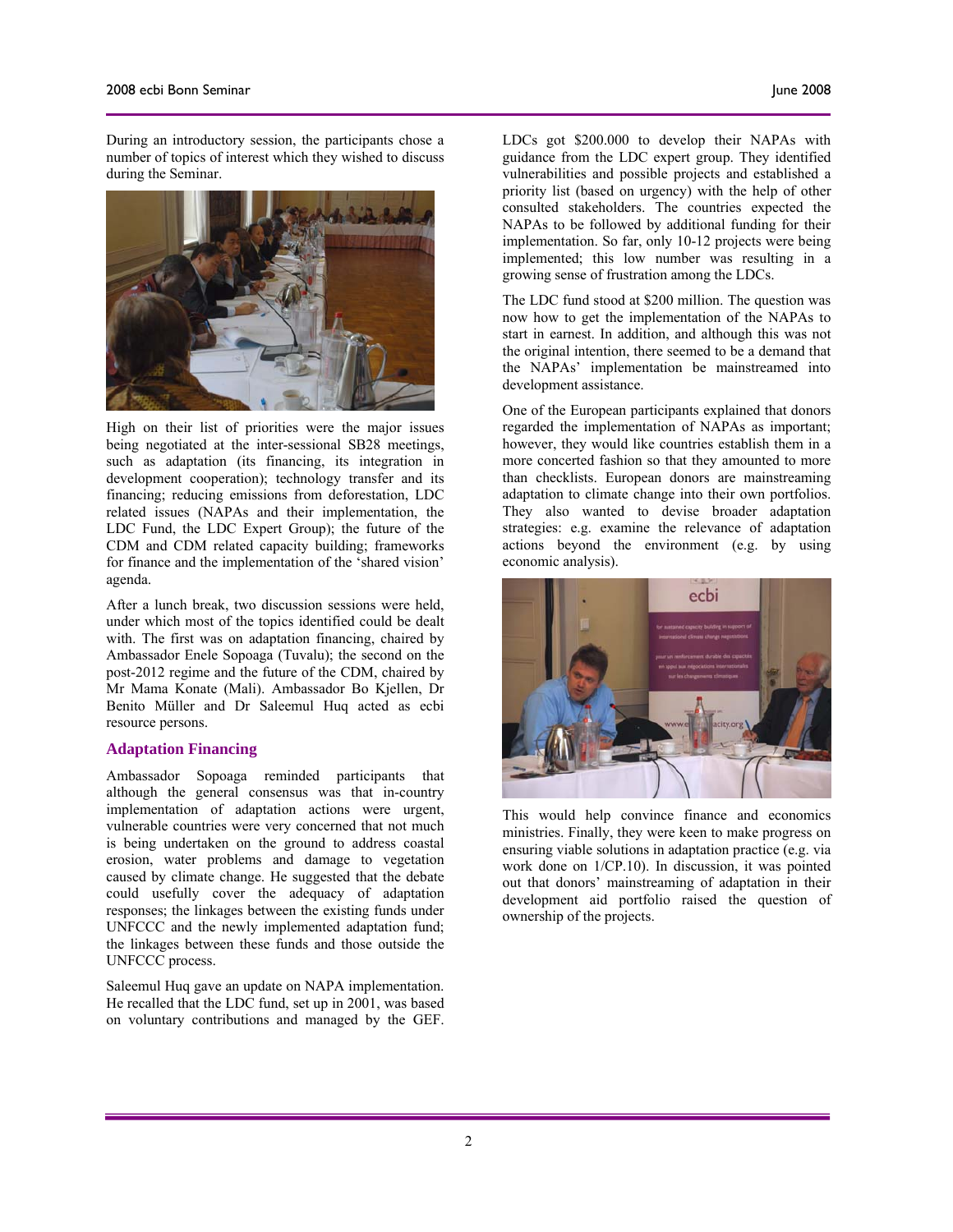On the question of how best to raise sufficient funds necessary for adaptation, Benito Müller –based on his recent paper on *International Adaptation Finance: The need for an innovative and strategic approach*− explained that as adaptation was for 'the common good' the funds should be raised by a levy.



National treasuries being a problem (in that there was a temptation to use the money nationally), it would be best if the proceeds of the levies were raised and kept internationally. The international regime could in fact act as a treasury, and the actions themselves could be left to institutions which were able to manage disaster relief, insurance etc. In order to raise sufficient funds, the levy on the CDM should be expanded to the other mechanisms. This would need consensus in the various groups now discussing the post 2012 framework

Participants from developing countries emphasised again the importance they attached to the NAPAs being implemented. In their view, the NAPAs did not aim at long-term mainstreaming in the countries' development: their role was to identify short term, urgent needs. Moreover, acting now would start building in-country capacity for adaptation. The main obstacle seemed to be to gain access to the existing funds.

Replying to a question, Saleemul Huq explained that in his opinion, the delay in the implementation of the NAPAs was due in part to the fact that the NAPAs amounted to a list of projects, i.e. project idea notes with a price tag. As such, the projects were not yet fundable. The money needed to draw up a full funding document was not available.

Countries should choose a project and try and draw up a full project proposal document. The LDC fund (via the GEF) was not the only port of call: the in-country offices of development agencies could assist. In any case, NAPA projects should remain country owned.

Developing country delegates explained that they wished to see a sign of potential approval of a project before going to the trouble and the expense to develop a full document. Several of them had made unsuccessful approaches to the development partners. It was suggested that donors should make their criteria known, and even adopt a proactive stance on the funding of adaptation projects.

**A**mbassador Kjellen suggested that bilateral development agencies may not be designed to handle such large global projects as would arise with climate change. What could be done with ODA was limited. There may be a need for a different, innovative design for international financing.



Concluding this part of the seminar, the Chairman said that a broader strategic approach on adaptation financing needed to be developed. At the same time, the initial understanding on the NAPA process needed to be fulfilled: the resentment building up was bad for the process. One possibility would be to use the existing LDC Fund to work up a project proposal document for each LDC and to get the mainstreaming process up and running; this process should ideally be managed by the ministries for finance and planning.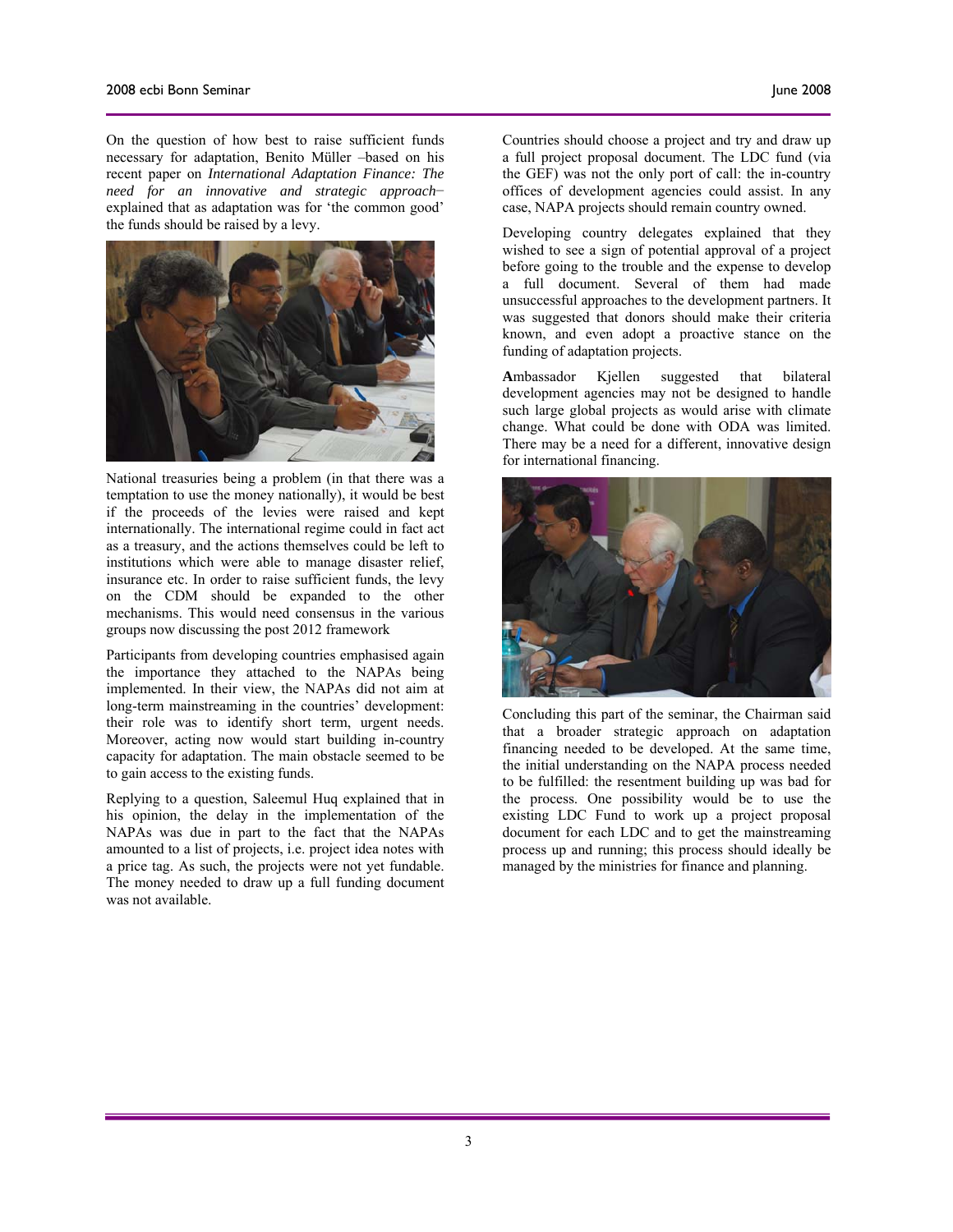#### **Future of the CDM post 2012**

The participants recalled that in the framework of the AWG on the Kyoto Protocol, discussions were taking place on possible changes which may be brought to the flexible mechanisms, among others the CDM.

José Miguez from Brazil and Martin Hession from the UK held a first lively discussion on that subject, to which others contributed afterwards.

Jose Miguez' personal position was that the present structure and principles of the CDM should not be changed. He explained that environmental integrity was an essential component of it. He saw the inclusion of nuclear power and afforestation as a threat to it. Moreover, he pointed out that adding means to producing CERs to the already vast amount of easily available 'units' such as AAUs from hot air, the CERs from the existing CDM, the units from reforestation projects, could result in the price of CERs crashing. This would, among others, have a negative effect on the share of proceeds for adaptation.

Mr Miguez was opposed to sectoral CDM, whereby a benchmark is established for the crediting of all projects below that benchmark without further additionality check. In Mr Miguez's view, methodologies should be approved, and subsequently applied to every installation in a sector.



As for programmatic CDM, whereby essentially projects are bundled under a common incentive, it was still being tested and had not proven its merits. Transaction costs were likely to be significant. Experience remained to be gathered. It would probably be suitable to small projects (e.g. related to housing) which would then be coordinated and validated under one umbrella.



Martin Hession explained that the CDM so far had been in a sort of pilot phase: a lot of experience had been acquired in the process and there were issues to be addressed. So far, billions had been raised on account of the CDMs potential; the money did not always go to the right places, there had been enormous windfall profits (e.g. on HFCs). The projects funded were not always the most environmentally sound ones. There were still arguments about the additionality test, which consisted of a set of rather subjective criteria; this needed improving. The governance and administration of the Executive Board could also usefully be improved. Mr Hession felt that sectoral CDM needed to be explored.

The market had evolved but there too, there were difficulties. For example, the unilateral projects were criticised for mobilising national, not international funding. Also, it was not expected that the market would deliver technology transfer- the solution to that lay in regulation and domestic policies.

In discussion, several participants from developing countries emphasised again the fundamental nature of the additionality criterion. This was seen as a crucial element of any future CDM, in particular by vulnerable countries. It was important that the CDM did not evolve into being a purely offsetting mechanism, but that it made a net carbon gain.

One participant also made the point that sustainable development often came as a secondary criterion in developing countries; there was very little checking on it. That contribution should be improved in any new CDM regime.

Finally, participants remarked that geographical distribution was slowly improving. Although it would not be realistic to expect 'equitable' distribution to mean equal amounts of reductions in all countries, it was suggested that each developing country should at least host one project. The UNFCCC secretariat should organise capacity building more widely.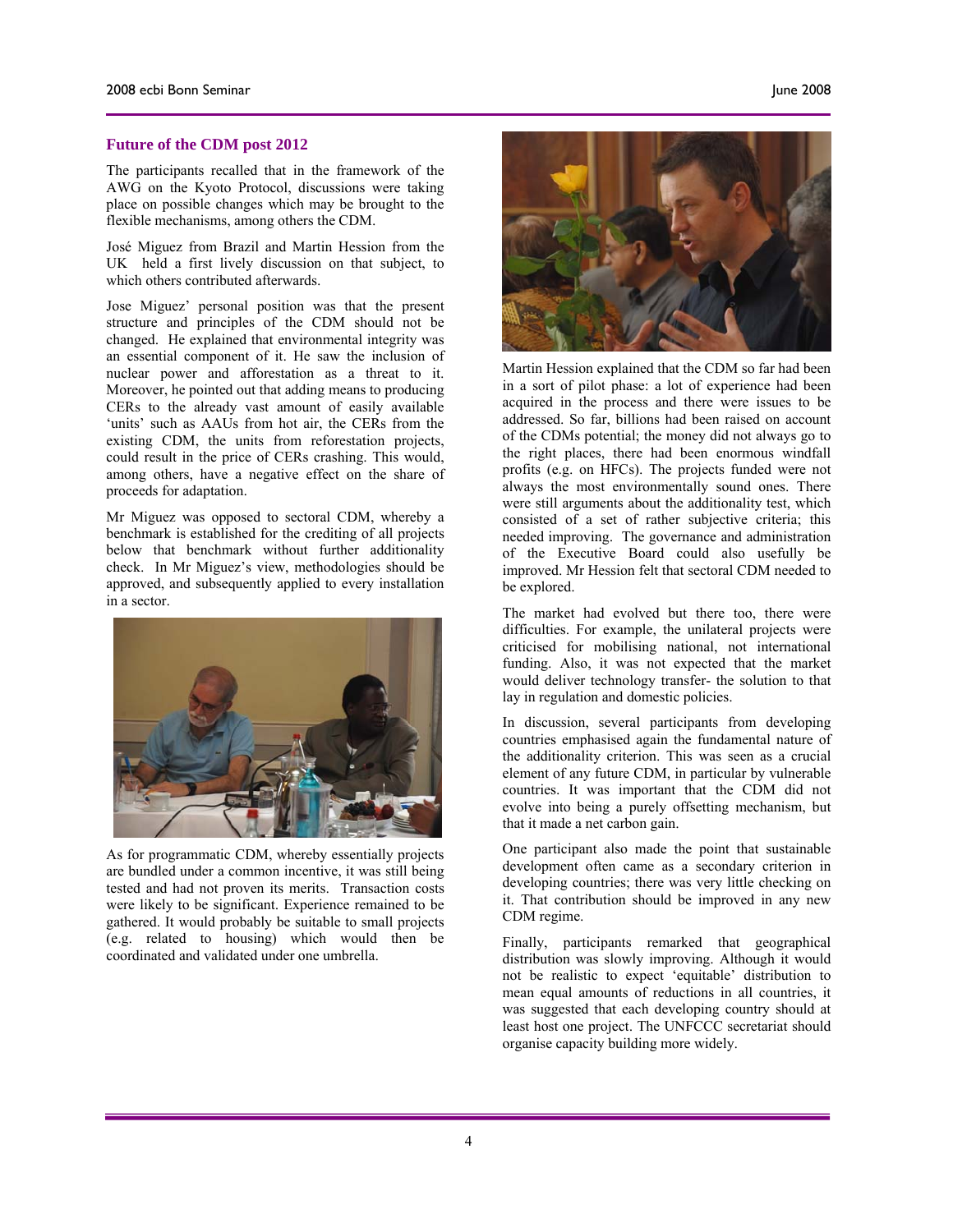### **Reception at the Altes Rathaus**

The event was concluded with a drinks reception at the Altes Rathaus, Bonn.

### **Participants List**

- Austria , Mr. Jesus Garcia Latorre, Federal Ministry of Agriculture, Forestry, Environment &Water Management
- Austria, Mr. Klaus Radunsky, Federal Environment Agency
- Bangladesh, Mr. Mohammed Reazzudin , Director(Technical) Department of Environment
- Belgium, Mr. Jozef Buys, Director General for the Cooperation of Development
- Benin, Mr. Djibril Ibila, Point Focal National-Changement Climatique. Direction Generale de l'environnement
- Bhutan, Mr. Tshering Tashi, Chief Environment Officer National Environment Commission
- Bhutan, Mr. Harka b Gurung, Joint Director National Environment Commission
- Botswana, Mr. Phetolo Phage, Director Department of Meteorogical Services
- Botswana, Mr. David Mmile Lesolle, Chief Meteorologist Ministry of Environment, Wildlife and Tourism.
- Botswana, Mr. Ontlogetse Dikgomo, Principal Hydrological Engineer
- Brazil, Ms. Branca Americano, Advisor Ministry of Science and Technology
- Brazil, Mr. Jose DG Miguez, Executive Secretary Ministry of Science and Technology
- China, Ms. Li Ting, Director Climate Change Office Department of Treaty and Law Ministry of Foreign Affairs China, Mr. Duan Maosheng, Tsinghua University-Energy - Environment and Economy Institute
- EC, Mr. Marco Morettini, European Commission-DG Development
- France , Mr. Paul Watkinson , Ministere d'Ecologie, du Developpement
- France, Mr. Fredeic Schafferer, Ministere d'Ecologie, du Developpement durable et de l'Amenagement du Territoire
- Gambia, Ms. Gaye Fatou, Principal Livestock Officer Department of Water Resources
- Germany, Mr. Lorenz Peterson ,- Project Director Climate Policy Programme German Technical Cooperation
- Germany Ms. Nana Kunkel, Climate Policy Expert Climate Policy Programme German Technical Cooperation
- Ghana, Mr. William Kojo Agyemang-Bonsu, Environment Protection Agency
- Ghana, Ms. Patience Damptey, Deputy Director Ghana Energy Commission
- Guinea, Mr. Joseph Sylla, Chef de Division Ministere de l'Agriculture, de l'elevage, de l'environement, des eaux et forets
- Guinea, Mr. Mohamed Lamine Doumbouya, Chef de Division Ministere de l'agriculture, de l'elevage, de l'environement, des eaux et forets
- India, Mr. Rajani Ranjan Rashmi, Joint Secreatry Minisrty of Environment
- India, Mr. G. Srinivasan, Scientist India Meteorogical Department
- Ireland, Ms. Tara Shine, Department of Foreign Affairs
- Kenya, Ms. Emily Massawa, Coordinator Climate Change Enabling Activities National Environment Management Authority
- Lesotho, Mr. Motsomi Maletjane, Meteorologist Lesotho Meteorogical Services
- Lesotho, Mr. Limomane Peshoane, Lesotho Meteorogical Services
- Mali, Mr. Diarra Birama, Chef de Division Ministere de developpement Direction nationale de la meteorology
- Mali, Mr. Boubacar Dembele, Secretariat Technique Permanent du cadre institutionnel de la gestion des questions environnementales
- Mali , Mr. Mama Konate, Director Direction nationale de la meteorology